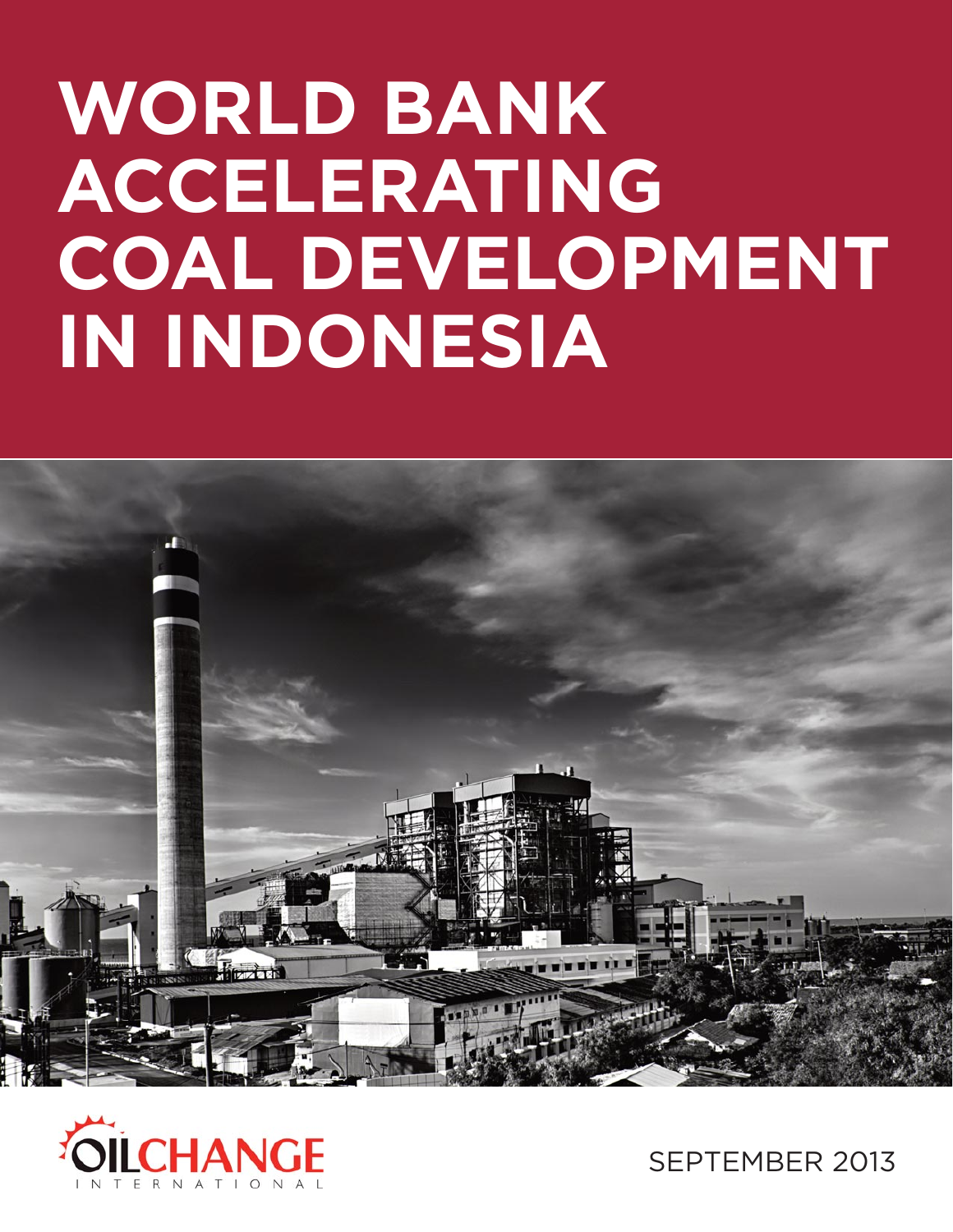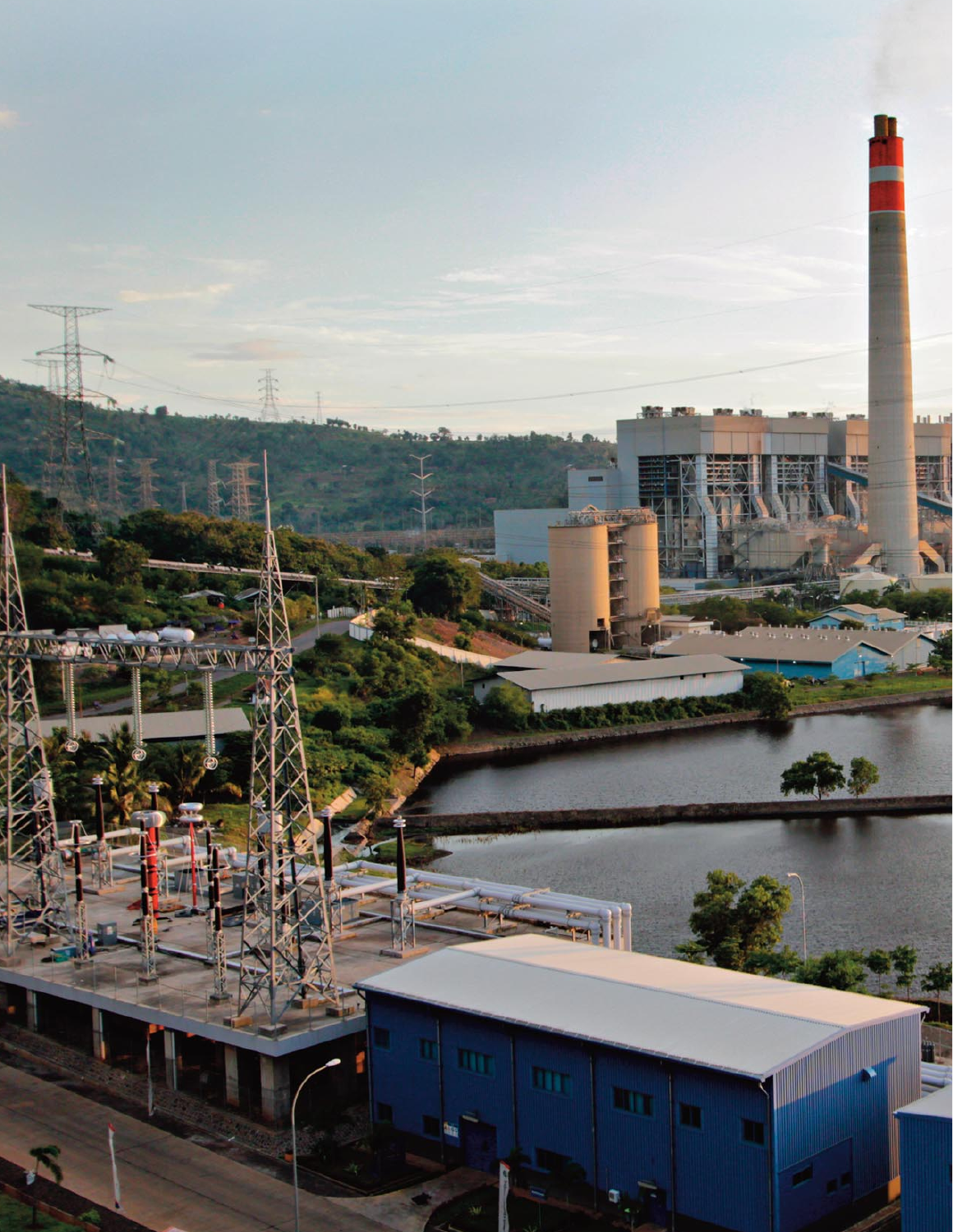In July, the World Bank Group (WBG) released its Energy Directions paper, in which the Bank pledged to limit coal lending to rare circumstances – only in countries with no feasible alternatives to coal. In order for this pledge to have any significance, the World Bank must immediately reverse its active support for massive coal developments in Indonesia. The World Bank's infrastructure program in Indonesia stipulates policies and government subsidies that promote the accelerated development of over 16 GW of coal power projects in the country ahead of developing feasible renewable alternatives.

The World Bank-created and financially backed Indonesia Infrastructure Guarantee Fund (IIGF) awarded its first government guarantee of US\$33.9 million to the Central Java Power Project, a 2000 MW ultra-super critical coal plant. The Bank states that the guarantee is critical for obtaining long-term infrastructure finance. Moreover, the WBG served as the transaction advisor to this mega coal project, in which role the Bank arranged financing for the project, promoted the project to investors, and supported the project's expansion to become one of the largest coal plants in Southeast Asia.

This huge coal project has incited strong local opposition including a lawsuit and multiple protests by thousands of local residents resulting in violent clashes with project security and the military. There is still time for the World Bank to do the right thing and halt this dirty coal project as well as further WBG support of coal development more generally. On October 6, 2013, the project finance will go forward unless it is disrupted such as by the cancellation of the government guarantee.

To avoid locking Indonesia into a future of dirty, climate-destroying coal and making a mockery of its Energy Directions' pledge to limit coal financing, the World Bank must:

- **Renounce support for the Central Java Power Project and insist the Government of Indonesia cancel the guarantee extended to the project.**
- **Stipulate that the World Bank-initiated infrastructure investment tax exemptions and government-provided guarantees and financing do not apply to any fossil fuel projects.**
- **Assist the Government of Indonesia to prioritize the development of alternatives, including significant geothermal resources, ahead of fossil fuel projects.**

**SUMMARY** <sup>1</sup> **• Ensure that the limit on coal financing in the Energy Directions paper is comprehensive and applies to all forms of World Bank Group support, including development policy loans, financial intermediaries, and advisory services.**

#### **BACKGROUND**

Recent global assessments suggest that the rate and magnitude of the changes in the climate system are likely to be greater than suggested even five years ago, adding ever more urgency to bring the world into a truly low-carbon development pathway. Meanwhile, many countries continue to battle the challenge of access to energy for the poor, including Indonesia, where the electrification rate is only 73 percent.i Yet, the World Bank Group continues to fail in both demonstrating a low-carbon development approach, and in taking the most effective approach for scaling up access to energy for the world's poorest, as demonstrated by its recent activity in Indonesia.

Coal power exacerbates climate change and is not the most effective means of addressing energy poverty.<sup>ii</sup> However, instead of helping Indonesia to reduce or slow down the development of coal, the World Bank Group has been at the forefront of enabling accelerated and expanded coal growth by supporting the establishment of an investment scheme and financial intermediaries that provide incentives and subsidies for coal development. Furthermore, the World Bank Group has played a central role in advancing the Central Java Power Project, one of the largest coal plants in SE Asia despite strong local opposition to the project including violent clashes between project security and protesting villagers.

Since 2006, the Government of Indonesia (GOI) has been pursuing an accelerated energy infrastructure program, called Fast Track I, targeting more than 16 GW of coal-fired power generation. In 2010, the government announced the second phase of the program, i.e., Fast Track II, to develop an additional 10 GW of electricity generation. In addition to coal generation projects, Fast Track II also includes incentives and priority projects aimed at geothermal energy.<sup>iii</sup> The GOI's master plan for infrastructure also involves projects for coal rail links and ports aimed at increasing Indonesia's coal exports. Indonesia is already the world's largest coal exporter overtaking Australia in 2011.<sup>iv</sup> Increasing Indonesian coal exports drives further coal plant expansion across Asia, specifically in India and Vietnam, which are heavily dependent on Indonesian coal.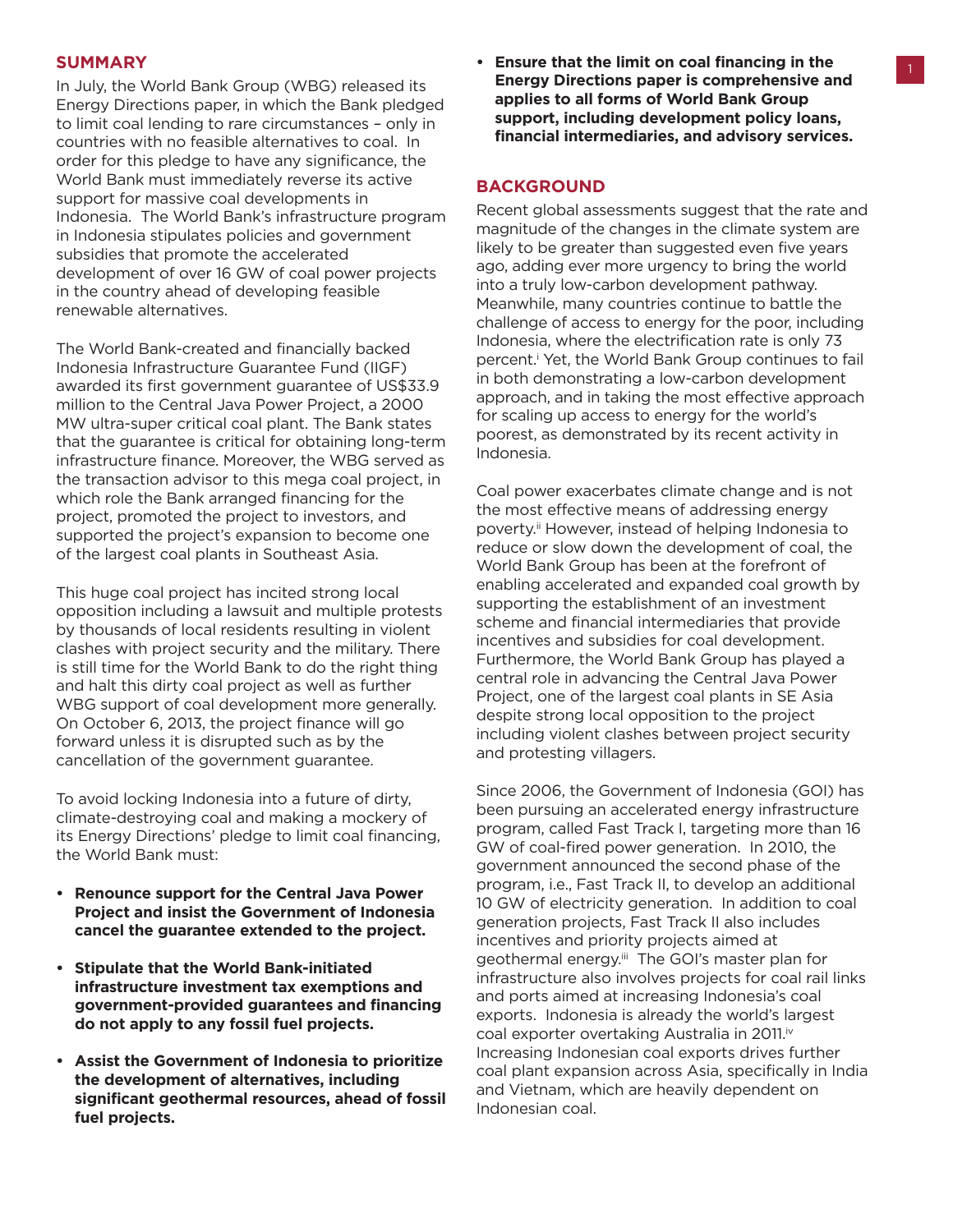#### <sup>2</sup> **WORLD BANK POLICY LOANS AND FINANCIAL INTERMEDIARIES IN INDONESIA PROMOTE COAL**

In support of the GOI's development of infrastructure, including the energy Fast Track program, since 2007 the World Bank has provided four Infrastructure Development Policy Loans (IDPL) totaling US\$850 million. A central part of the World Bank IDPLs was the conceptualization and establishment of two government facilities aimed at providing long-term financing for infrastructure projects: the Indonesia Infrastructure Guarantee Fund (IIGF) and the Indonesia Infrastructure Financing Facility (IIFF).<sup>v,vi</sup>

The IIGF is mandated by the Ministry of Finance (MOF) to provide guarantees for infrastructure projects under the public-private partnership (PPP) scheme. In the case of power generation, IIGF supports the GOI's Fast Track projects. IIGF government guarantees provide insurance at lower cost and longer tenor than commercial insurance.<sup>vii</sup> By covering almost all the risks related to infrastructure projects at lower costs, the IIGF guarantees can turn infrastructure projects that would otherwise be financially unfeasible into attractive projects for private investors and creditworthy projects to bankers. Viii

Though the IIGF's own capital can be limited, coguarantors and a World Bank standby facility of approximately US\$480 million backstop it.<sup>ix</sup> In addition, the World Bank also provided a US\$30 million loan to the IIGF and "a platform for ongoing engagement in the development and appraisal of PPP infrastructure operations." For example, IIGF has MOU's with the World Bank and the Singapore Cooperation Enterprise (SCE) to develop the corporate governance structure and operations manual of IIGF and an MOU with the World Bank's MIGA to support IIGF in streamlining the underwriting and risk management framework.<sup>xi</sup>

Given that the GOI's Fast Track I power projects were predominantly coal plants, without significant changes to the Fast Track project list, it essentially dictated that WBG infrastructure assistance would further accelerate development of the coal industry. So far, the Fast Track I projects listed as "under development" include 40 coal power plants totaling 16.4 GW.<sup>xii</sup> In total, coal generation accounts for 94% of the Fast Track I generation capacity. Moreover, the first project to receive an IIGF guarantee in October 2011 was the huge coal-powered Central Java Power Project (or Jawa Tengah Power Plant). IIGF has also extended a guarantee to Puruk Cahu-Bangkuang Coal Railway, a US\$3 billion, 385 km rail

project to connect coal mines in northern Kalimantan to a port at Batanjung in southern Kalimantan.

## **INITIATIVES PROMOTED BY WORLD BANK GROUP SUPPORT CENTRAL JAVA COAL POWER PROJECT**

The World Bank Group-supported IIGF provided a US\$33.9 million guarantee for the risks related to the US\$4 billion coal-fired power plant. The IIGF guarantee provides a tenor of 16 years for equity and 21 years for debt, much longer tenors than are typically provided commercially.<sup>xiii</sup> The Central Java Coal Power Plant is a 2,000 MW ultra-super critical power plant in Batang, Central Java. When completed, it will be one of the largest coal power plants in SE Asia. Given the mega size of the project, it was necessary for the MOF to add to the IIGF by providing an additional government guarantee.

J-Power and Itochu Corporation of Japan and Adaro Power of Indonesia won the bid for a 25-year contract to build, own, operate and transfer the new Central Java facility. The project includes the 2,000 MW power plant and transmission facilities. The consortium has secured a loan from Sumitomo Mitsui Banking Corporation and the Japan Bank for International Cooperation (JBIC) for financing of the US\$4 billion plant.xiv The project's financial close, which stipulates that all the financial agreements are signed and all conditions for finance have been met for the transfer of funds to begin, is October 6, 2013.

### **WORLD BANK GROUP ACTS AS TRANSACTION ADVISOR TO CENTRAL JAVA COAL POWER PROJECT**

In addition to enabling a government guarantee for the Central Java Power Project, which was key to obtaining project finance, the World Bank Group has played a central role in advancing the project as its Transaction Advisor. A grant was provided to the state power company (PLN) to pay for the International Finance Corporation's (IFC, the World Bank's private sector arm) advisory work.<sup>xv</sup> As a transaction advisor, IFC's work involves: xvi

- analyzing the project's fundamentals;
- providing financial modeling of the PPP project;
- promoting the project to investors and getting their feedback;
- preparing the PPP contract and tender procedures; and
- assisting in conducting the tender and selecting the winner.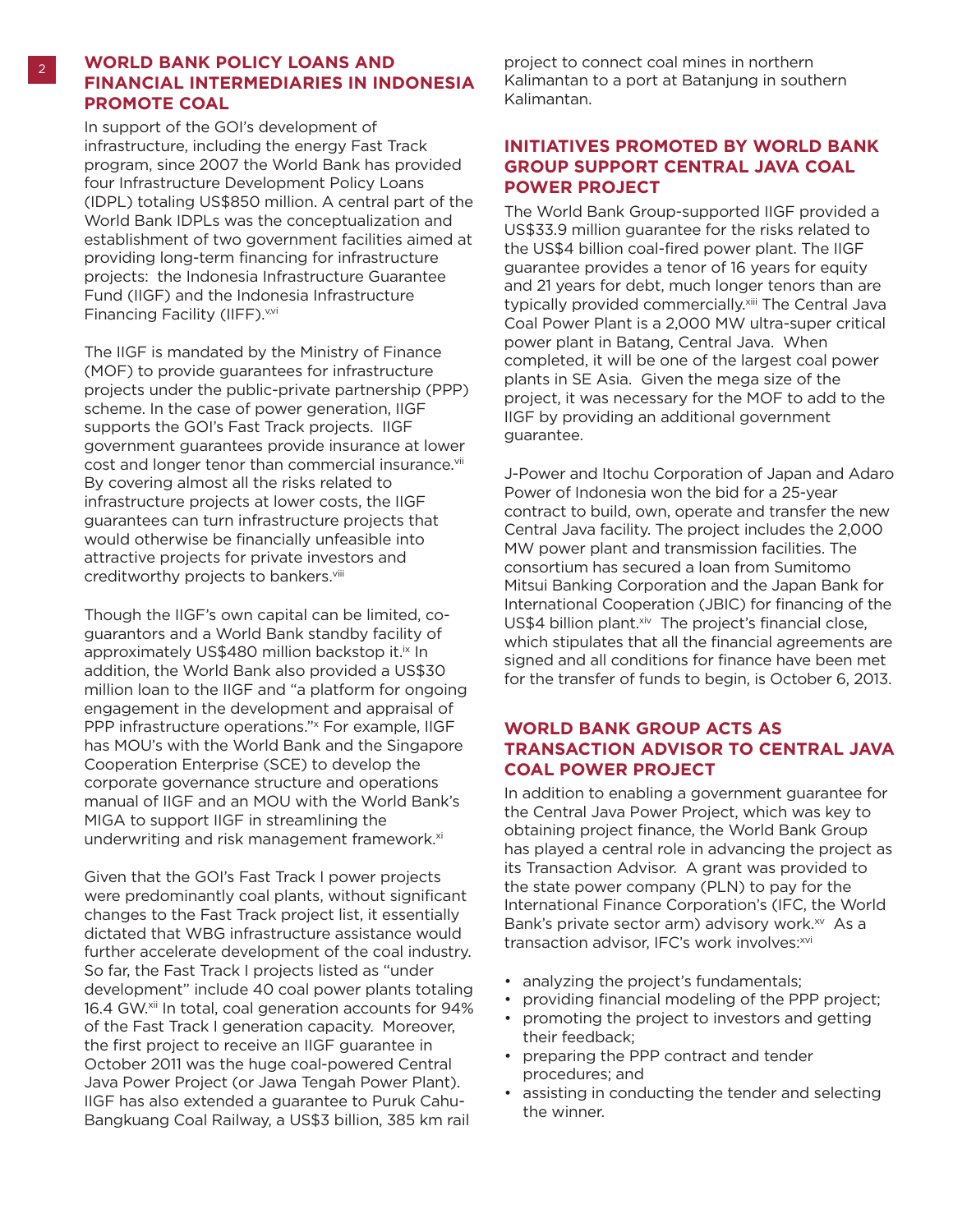## **SUMMARY OF WORLD BANK GROUP COAL MEASURES IN INDONESIA**

| <b>World Bank</b><br><b>Operation</b>                          | <b>Approval</b><br><b>Dates</b> | <b>Funding*</b><br>(US\$ million)   | <b>Parts of Operation</b><br><b>Relating to Coal</b>                                                                                                                                                                                                                                                                                                                                                                                                                                                                                                                                                         | <b>Coal Development Links</b>                                                                                                                                                                                                                                                                                                                                                                                                                                                 |
|----------------------------------------------------------------|---------------------------------|-------------------------------------|--------------------------------------------------------------------------------------------------------------------------------------------------------------------------------------------------------------------------------------------------------------------------------------------------------------------------------------------------------------------------------------------------------------------------------------------------------------------------------------------------------------------------------------------------------------------------------------------------------------|-------------------------------------------------------------------------------------------------------------------------------------------------------------------------------------------------------------------------------------------------------------------------------------------------------------------------------------------------------------------------------------------------------------------------------------------------------------------------------|
| Infrastructure<br>Development<br>Policy Loans<br>$I-IV$        | $2007 - 2010$                   | \$850                               | The loans put in place a<br>Public-Private Partnership<br>(PPP) Investment<br>Framework that includes<br>multiple tax<br>exemptions/incentives for<br>energy projects, including<br>fossil fuels (e.g, power<br>generation, transport, and<br>mining).<br>The loans supported the<br>creation of the Indonesia<br><b>Infrastructure Guarantee</b><br>Fund (IIFG) and Indonesia<br><b>Infrastructure Investment</b><br>Fund (IIIF) that provides<br>government subsidies to<br>PPP energy projects.<br>The loans support<br>electricity tariff increase<br>that reduces government<br>subsidies to consumers. | GOI's Energy Fast Track<br>Program (priority PPP<br>projects) - first phase<br>includes 16 GW of coal<br>(94% coal-based<br>generation).<br><b>Central Java Coal Power</b><br><b>Plant</b> (2,000 MW) is<br>upheld as the model PPP<br>project (see below).<br><b>IIGF guarantees provided</b><br>to coal generation and<br>export (see below).<br>PPP subsidies to fossil fuel<br>projects undermines<br>Indonesia's G20<br>commitment to phase out<br>fossil fuel subsidies |
| Indonesia<br>Infrastructure<br><b>Guarantee Fund</b><br>(IIGF) | September<br>2012               | $$29/$480^{\circ}$                  | The IIGF provides<br>government guarantees for<br>infrastructure projects<br>under the PPP scheme.                                                                                                                                                                                                                                                                                                                                                                                                                                                                                                           | IIGF guarantees provided<br>to Central Java Coal<br>Power Plant (\$33.9 million)<br>and <b>Puruk</b><br><b>Cahu-Bangkuang Coal</b><br>Railway for coal exports.<br>Increasing coal exports<br>drives coal plant expansion<br>across Asia, specifically in<br>India and Vietnam, which<br>are dependent on<br>Indonesian coal.                                                                                                                                                 |
| Central Java<br>Coal Power<br>Plant<br>Transaction<br>Advisor  |                                 | Undisclosed<br>off-budget<br>amount | The IFC (World Bank's<br>private sector arm)<br>analyzed project<br>fundamentals; promoted<br>project to investors; and<br>prepared the PPP contract.                                                                                                                                                                                                                                                                                                                                                                                                                                                        | Under WBG's advisory,<br>Central Java grew from<br>800 MW to 2,000 MW,<br>one of the largest coal<br>plants in SE Asia.                                                                                                                                                                                                                                                                                                                                                       |

\*It is important to note that the funding amount represents the total funding for the overall operation, which involves multiple sectors and measures. It is difficult to determine what amount of this funding can be attributed to coal development. It is provided as an indication of the scale of the World Bank operation.

^World Bank stand-by facility backstopping IIGF.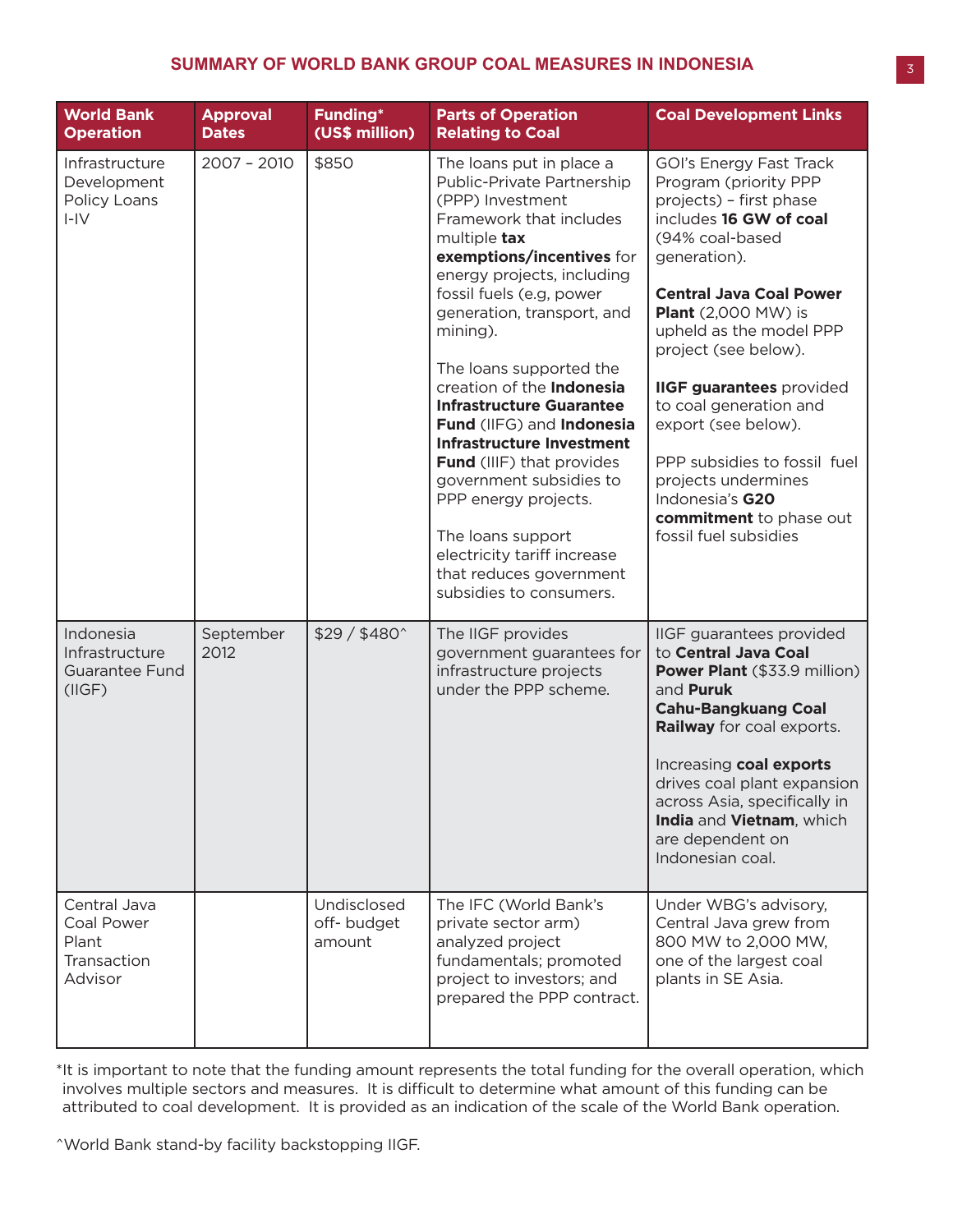#### <sup>4</sup> **NO WORLD BANK GROUP COAL CRITERIA APPLIED TO CENTRAL JAVA POWER PROJECT**

All of the World Bank Group's activities surrounding the Central Java Power Project add up to as much or more involvement than is typically expended for a direct project investment by the World Bank Group. However, because the World Bank Group has approached this project through back door means, i.e., financial intermediaries and off-budget grants for technical assistance, this mega coal project did not have to meet the World Bank Group's criteria for coal lending, including full consideration of alternatives, internalizing the cost of carbon, and optimizing energy efficiency and conservation measures.<sup>xvii</sup> Such an approach has also resulted in less international scrutiny and transparency than is typically involved in Banksupported coal developments.

### **LOCAL OPPOSITION AND VIOLENCE PLAGUE CENTRAL JAVA COAL PLANT**

There is strong local opposition to the Central Java Coal Power Project by residents who insist that the power plant will harm the environment and threaten their livelihoods. For over a year, multiple protests have been held by thousands of residents opposing the project.<sup>xviii</sup> The project is facing a lawsuit brought by local residents against the Batang regent for making a bylaw for the project that contradicted other regulations, including ones to protect the Marine Natural Park. Residents also allege that the project has not received the necessary environmental permits to begin construction.

Controversy and reports of violence against protestors also surround the project. On July 30, local residents reported that they were beaten by project security, military and police because of their involvement in a protest of approximately 500 residents attempting to halt construction operations. Local news reports 17 residents were injured, including 15 men and 2 women.xix Problems related to both local opposition and land acquisition have delayed the start of the project, pushing back the start-up of the plant to end-2017.xx

#### **WORLD BANK INITIATIVES EXPAND COAL IN INDONESIA**

Instead of the World Bank Group helping to curtail coal production in Indonesia, the World Bank Group's infrastructure initiatives have increased direct support for and the size of coal developments. The Central Java Coal Power Project, which received an IIGF guarantee, an MOF guarantee, and IFC assistance as Transaction

Advisor, was originally slated to be a 600-800 MW plant to meet Java's energy demand. By the 2006 Infrastructure Summit in Bali the government had increased the public private partnership (PPP) model project's size to 1,200 MW. In the end, the final project offered up for bid under IFC advice grew to 2,000 MW.

In November 2012, the Puruk Cahu-Bangkuang Coal Railway, which received an IIGF guarantee, announced that the scope of the project had been widened to include an additional rail link to Lupak Dalam so that three coal centers, up from the original two, would be linked into the railway. So with the help of the World Bank, the world's largest coal exporter is becoming even larger.

#### **WORLD BANK LACKING ASSISTANCE FOR RENEWABLES**

For over a decade, Indonesia has publicized the opportunity to develop its vast geothermal resources, which stand at an estimated generation capacity of 28 GW of power – representing 40 percent of the world's geothermal reserves.<sup>xxi</sup> The World Bank has been slow and inadequate in its support for geothermal.<sup>xxii</sup> Thus, Indonesia's geothermal capacity is still largely untouched with only 1.2 GW so far developed or around 4% of its potential.xxiii

The development of geothermal resources is essential to assisting Indonesia towards a lower carbon development path as geothermal power can directly displace coal as a base load power source. As such, the World Bank should be assisting Indonesia to ensure that all potential geothermal power projects and other renewables are developed before locking Indonesia into 16+ GW of coal power for the next 50 years. It is important to note that geothermal projects, including those backed by the World Bank, can be associated with negative outcomes such as unfair land acquisition and environmental damage (e.g. deforestation and sulfur gas emissions). Such impacts must be carefully and appropriately resolved. Further on the renewables front, there is no effort by the Bank to support solar or wind power developments in Indonesia.

## **WORLD BANK INCREASES FOSSIL FUEL SUBSIDIES FOR PRIVATE INVESTORS**

A main thrust of the World Bank's IDPL program is the "establishment and activation of the regulatory and institutional framework for Public Private Partnership (PPP) transactions". The PPP investment framework provides a number of government incentives (aka subsidies), including: VAT tax exemptions, import duty exemptions,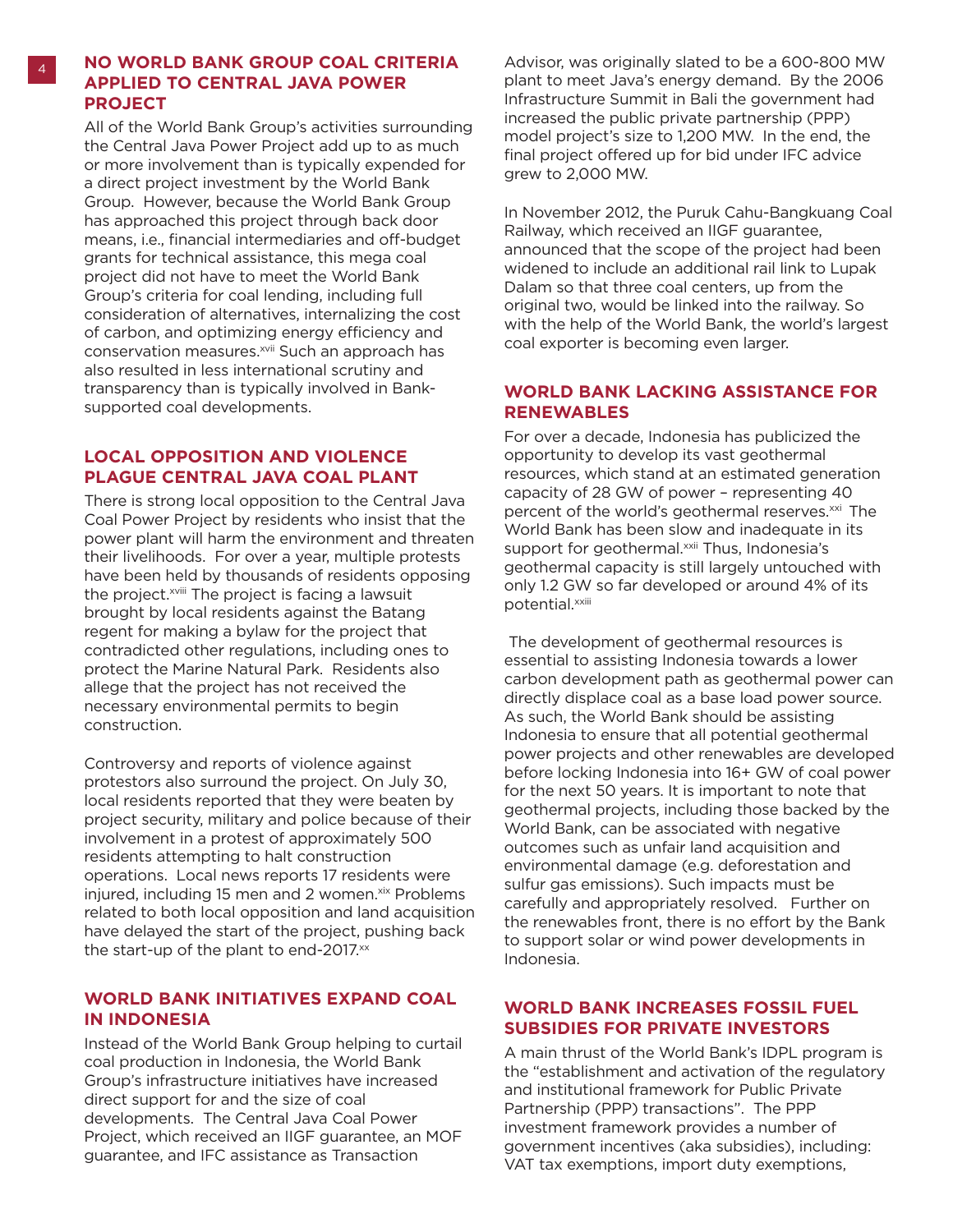depreciation, land tax exemptions, building tax exemptions, land acquisition assistance, and the IIGF guarantees (as explained above). These are subsidies provided to the private investors that apply to most power projects whether fossil fuelbased or renewable.

With regard to consumer subsidies, the World Bank IDPL program has worked to reduce price subsidies with the aim of "generating additional budgetary savings and improving the financial footing of the energy sector". In Indonesia, the Public Service Obligation (PSO) is a price subsidy to consumers from the budget covering the difference between the cost of supply and the regulated tariffs for different consumer categories. In 2010, the GOI applied an electricity tariff increase, ranging from no increase for the low income users to 18 percent for the higher use categories.

Although a well-targeted reduction of price subsidies is welcome, these improvements are undermined by the increases in private investor subsidies to coal and gas projects. The anticipated increase in government revenue due to reduced price subsidies is diminished by the increase in investor subsidies. Moreover, the new government subsidies generated by the World Bank-designed PPP investment scheme undermine Indonesia's G20 commitment to phase out fossil fuel subsidies.xxiv

#### **CONCLUSION AND RECOMMENDATIONS**

The World Bank Group's policy lending, financial intermediaries, and advisory services in Indonesia have enabled accelerated and expanded coal growth both in Indonesia and, through coal exports, across Asia.

The Bank's infrastructure program in Indonesia supports the government's Fast Track energy projects, with a first phase comprising over 16 GW of coal or 94% of new power generation. In addition to designing an investment scheme involving numerous tax exemptions, the Bank's program set up and financially backed a government fund to provide guarantees to public-private partnerships (PPP) – guarantees critical to obtaining long-term project finance.

The first guarantee was granted to the Central Java Power Project, which when finished will be one of the largest coal plants in SE Asia. Further, the WBG took the lead in obtaining investors for the mega coal project as its Transaction Advisor. These WBG initiatives are locking Indonesia into a carbon intensive future – a future of climate destruction.

income tax rate reductions, accelerated rates of These World Bank Group climate-destroying initiatives need to stop. To avoid making a mockery of its Energy Directions' pledge to limit coal financing, the World Bank must:

- **Renounce support for the Central Java Power Project and insist the Government of Indonesia cancel the guarantees extended to this power plant and the Puruk Cahu-Bangkuang Coal Railway Project.**
- **Stipulate that the World Bank-initiated PPP investment framework tax exemptions and government-provided guarantees and financing do not apply to any fossil fuel projects.**
- **Assist the Government of Indonesia to prioritize the development of alternatives, including significant geothermal resources, ahead of fossil fuel projects.**
- **Ensure that the limit on coal financing in the Energy Directions paper is comprehensive and applies to all forms of World Bank Group support, including development policy loans, financial intermediaries, and advisory services.**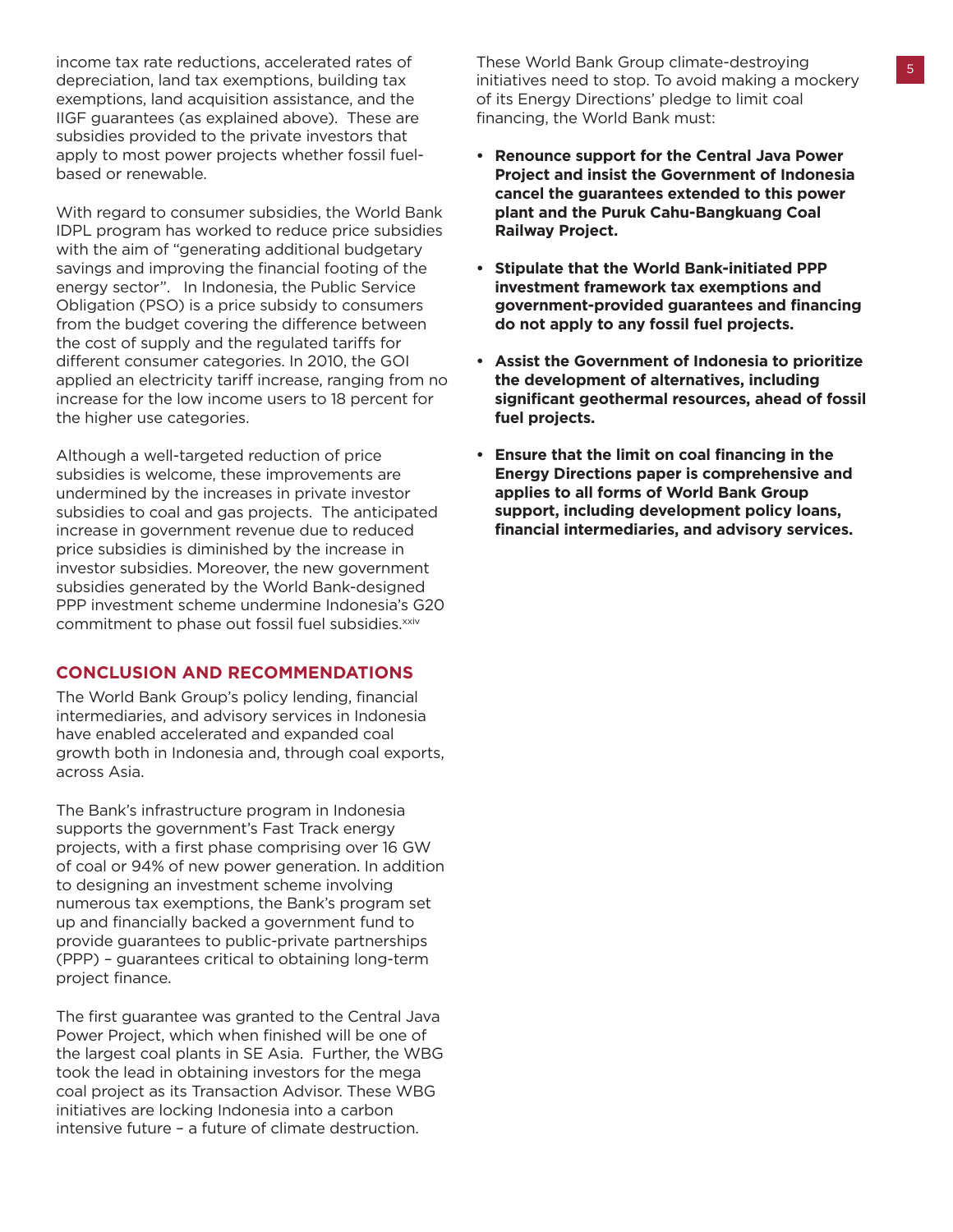i Ministry of Energy and Mineral Resources, Indonesia.

http://www.esdm.go.id/news-archives/electricity/46-electricity/5720 rural-electricity-increases-the-national-electrification-ratio-to-72-95-.ht ml

ii Oil Change International, "Access to Energy for the Poor: The Clean Energy Option." http://priceofoil.org/content/uploads/2011/06/Accessto-Energy-for-the-

Poor-June-2011.pdf; and Oil Change International, "World Bank Group Energy Financing: Energy for the Poor?"

http://priceofoil.org/content/uploads/2010/12/EnergyforthePoor.pdf

iii The Fast Track programs are part of the Master Plan for the Acceleration and Expansion of Indonesia's Economic Development.

iv World Coal Association at http://www.worldcoal.org/resources/coalstatistics/

<sup>v</sup> For example, Action 6 in IDPL3: Issuance of Government Regulation establishing the Guarantee Fund, and Action 7 in IDPL4: Guarantee Fund established, including staffing of senior management and draft operating procedures*.*

vi Indonesia Infrastructure Finance (IIF) is a joint venture with the World Bank, Asian Development Bank, and German investment corporation DEG. IFC Project# 26443 PT Indonesia Infrastructure Finance Facility. \$40 million equity, approved June 24, 2009. WB Project ID# P092218, Indonesia Infrastructure Finance Facility. \$100 million loan, approved June 24, 2009. ADB Project ID: 42109-013: Indonesian Infrastructure Financing Facility Company Project. \$100 million, approved March 31, 2009.

vii The length of tenor for a guarantee is the period of time for which the project is covered by the guarantee and thus, help to extend the tenors on project loans, which can be a key limitation if not long enough.

viii For example: delays or failure to secure licenses, changes in regulations or laws, offtake obligations for State Owned Enterprises and revenues that cannot be converted into foreign currency. The Jakarta Post, Editorial: Financing breakthrough. October 18, 2011.

ix OECD, 2012. OECD Reviews of Regulatory Reform - Indonesia, Private-Public Partnership Governance: Policy, Process and Structure. Organization for Economic Co-operation and Development, September 2012. http://www.oecd.org/gov/regulatorypolicy/Chap%206%20PPPs.pdf

<sup>x</sup> Indonesia Infrastructure Guarantee Fund, Project ID# P118916, approved: September 2012. Qualifying projects will be those which are apprised by the WB and meet WB policies. In order to prevent the mingling of WB funding with IIGF capital, the WB loan proceeds will be disbursed at the time a claim is made and assessed as payable by IIGF for a WB-Supported IIGF-project.

xi MIGA is the World Bank's Multilateral Investment Guarantee Agency.

xii There are also 2 geothermal projects totaling 440 MW (both received IIGF guarantees) and 2 gas projects totaling 560 MW.

PricewaterhouseCooper, 2011. Electricity in Indonesia: Investment and Taxation Guide 2011.

xiii Indonesia Infrastructure Guarantee Fund, 2012. The role of IIGF for PPP projects development in Indonesia. A presentation at PPP Days, Geneva, February 2012.

xiv Financing comprises of 20-30% equity of which 60% will be provided by Japanese investors, and 70-80% debt, including foreign investment. http://www.indii.co.id/news\_daily\_detail.php?id=4976

xv The grant is from Devco (Infrastructure Development Collaboration Partnership Fund), a multi-donor program affiliated with the Private Infrastructure Development Group funded by the United Kingdom's Department for International Development, the Dutch Ministry of Foreign Affairs, the Swedish International Development Agency, and the Austrian Development Agency.

xvi IFC, 2010. IFC Advisory Service in Public-Private Partnerships: Lessons from Our Work in Infrastructure, Health, and Education. International Finance Corporation, World Bank Group, 2010.

xvii The World Bank Group's *Strategic Framework for Development and Climate Change (SFDCC)* sets out six specific criteria that must be met before the World Bank can provide support for coal power projects.

xviii *Jakarta Post*, 2013. Thousands oppose steam power plant establishment in Batang. September 3, 2012.

http://www.thejakartapost.com/news/2012/09/03/thousands-opposesteam-power-plant-establishment-batang.html-0

xix *Mongabay Indonesia*, 2013. Villagers clash with officials while rejecting power plant project drilling. July 30, 2013. http://www.mongabay.co.id/2013/07/31/warga-desa-bentrok-denganaparat-menolak-pengeboran-proyek-pltu-batang/

xx *Jakarta Post*, 2013. Protracted impediments hold back power plant expansions, April 23, 2013. http://www.thejakartapost.com/news/2013/04/23/protractedimpediments-hold-back-power-plant-expansions.html

<sup>xxi</sup> PricewaterhouseCooper, 2011. Electricity in Indonesia: Investment and Taxation Guide 2011. Note: Approximately, 13 GW of this estimation are still considered to be speculative. Also, see http://awsassets.wwf.or.id/downloads/geothermal\_report.pdf

xxii Geothermal is a special focus of Indonesia's US\$400 million Clean Technology Fund co-financed by the World Bank and Asian Development Bank.

xxiii Eddy Satriya, "MP3EI: The Way We Are," Presentation at German and Indonesian Business Forum. February 11, 2012. http://www.scribd.com/doc/124882053/Presentation-on-German-and-

Indonesia-Business-Forum-at-Bappenas-Jakarta-11-February-2012

xxiv G20 Leaders Statement The Pittsburgh Summit 2009, para 29; available at

http://www.g20.utoronto.ca/2009/2009communique0925.html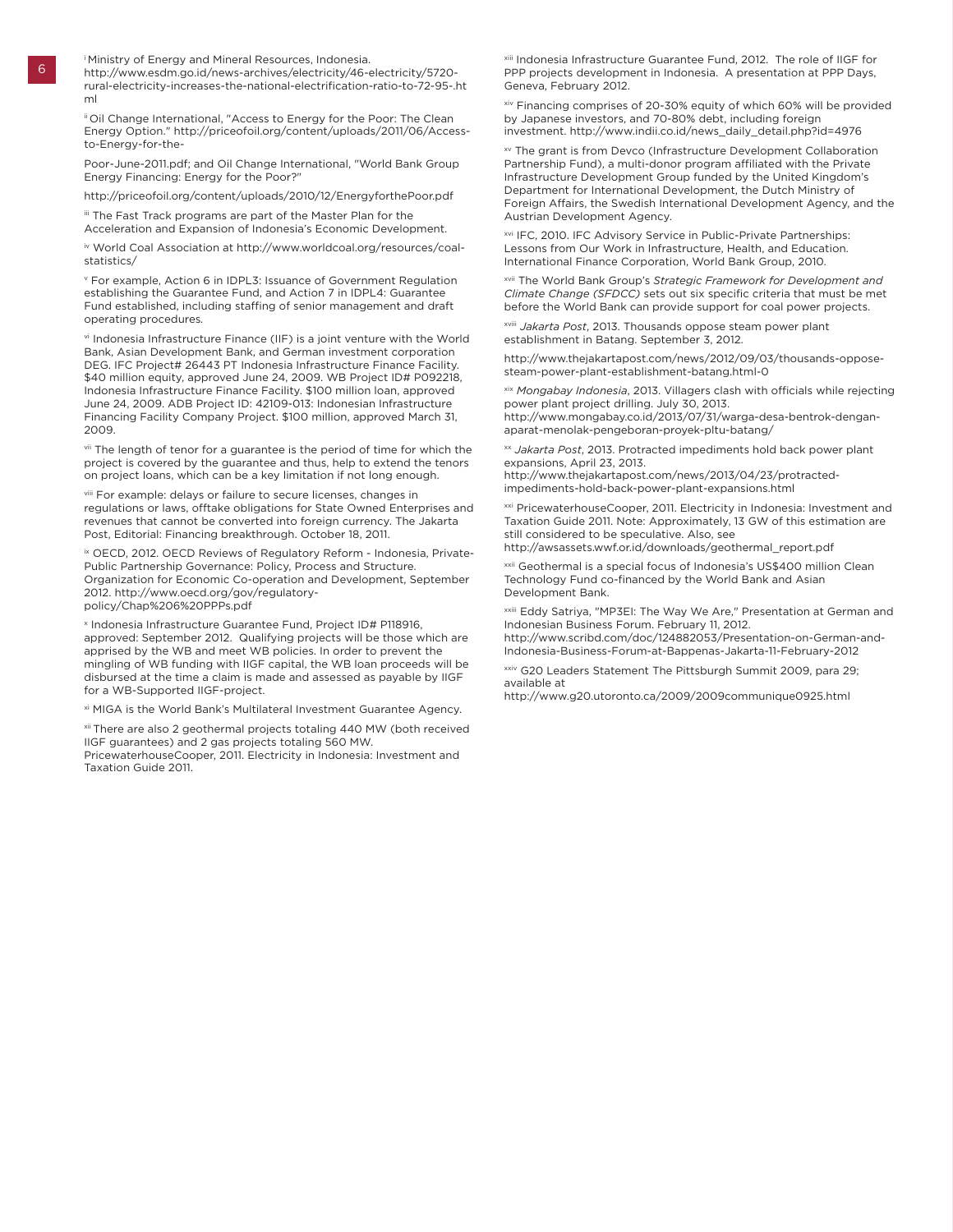**COAL POWER EXACERBATES CLIMATE CHANGE AND IS NOT THE MOST EFFECTIVE MEANS OF ADDRESSING ENERGY POVERTY.**